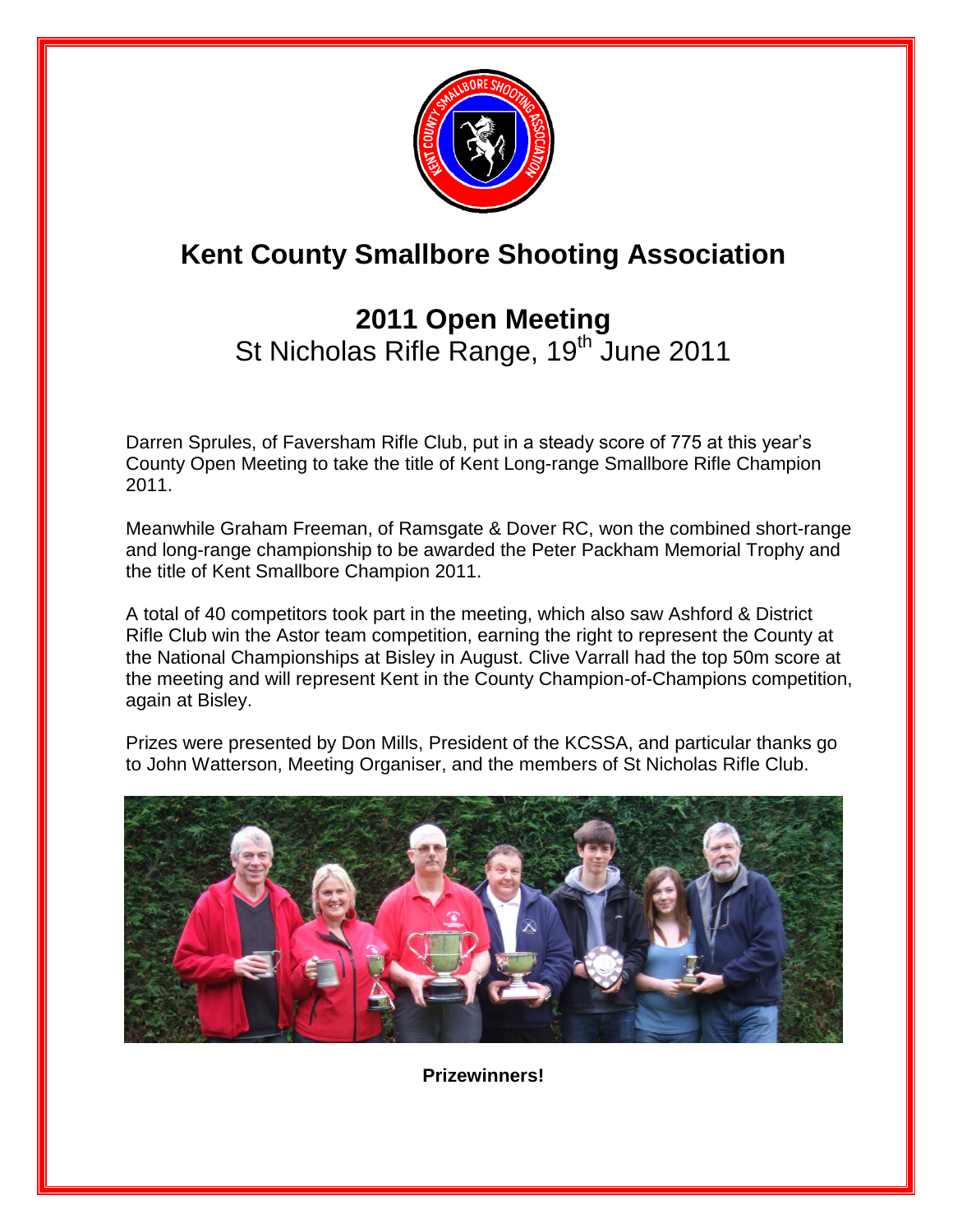#### **Main Prize-winners are as follows:**

| Clas | л<br>V<br>۰. |
|------|--------------|
|------|--------------|

| 1 <sup>st</sup> | <b>Darren Sprules</b> | 775 |
|-----------------|-----------------------|-----|
| 2 <sup>nd</sup> | Miss L Smallbone      | 772 |
| 3 <sup>rd</sup> | <b>Keith Adair</b>    | 772 |

### **Class B**

| 1 <sup>st</sup> | <b>Valdemar Moller</b> | 767 |
|-----------------|------------------------|-----|
| $2^{nd}$        | Nigel Grapes           | 757 |
| 3 <sup>rd</sup> | Pete Smith             | 757 |

# **Class C**

| 1 <sup>st</sup> | Tony McPartlan     | 755 |
|-----------------|--------------------|-----|
| 2 <sup>nd</sup> | <b>Stan Lovett</b> | 755 |
| 3 <sup>rd</sup> | Ray Martin         | 746 |

#### **Class D**

| $1^{\rm st}$ | <b>John Bartlett</b> | 715 |
|--------------|----------------------|-----|
| $2^{nd}$     | <b>Mike Lisney</b>   | 673 |

#### **Ladies**

| 1 <sup>st</sup> | Miss L Smallbone | 772 |
|-----------------|------------------|-----|
|                 |                  |     |

#### **Veterans**

| 4 <sup>st</sup> | Pete Smith | 757 |
|-----------------|------------|-----|
|                 |            |     |

#### **Juniors**

 $1<sup>st</sup>$ Valdemar Moller 767

# **Open Pairs**

| 1 <sup>st</sup> | K Adair & Miss D Russell 1543 |      |
|-----------------|-------------------------------|------|
| 2 <sup>nd</sup> | G Freeman & C Varrall         | 1538 |

# **C& D Pairs**

1<sup>st</sup> D Austen & Miss H Austen 1474

#### **Any Sights (40 shots @ 100x)**

| 1 <sup>st</sup> | Aiden McPartlan    | 389 |
|-----------------|--------------------|-----|
| 2 <sup>nd</sup> | <b>Keith Adair</b> | 382 |

# **Peter Packham Memorial Trophy**

 $1<sup>st</sup>$ Graham Freeman 1650  $2<sup>nd</sup>$ 

- Alan Parkinson 1648  $\overline{3}$ rd
- Clive Varrall 1648

# **Astor (Club team of 6)**

 $1<sup>st</sup>$  $\overrightarrow{A}$ Shford & District 4685







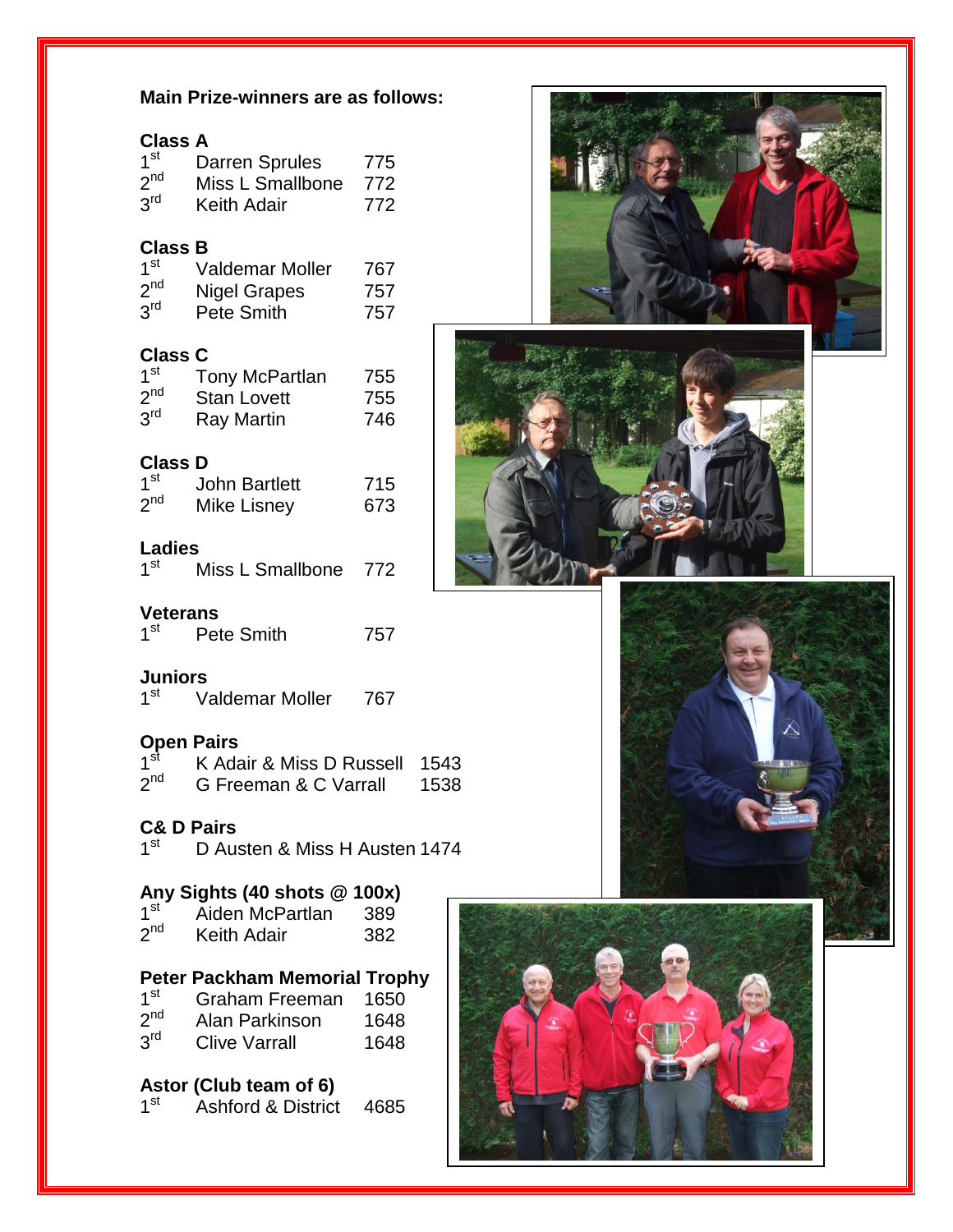# **Full Results**

| <b>Class A</b>     | <b>50m</b> |              |     |                         |       | 100x |                |    |    |       | Grand |
|--------------------|------------|--------------|-----|-------------------------|-------|------|----------------|----|----|-------|-------|
|                    | 1          | $\mathbf{2}$ | 3   | $\overline{\mathbf{4}}$ | total | 1    | $\overline{2}$ | 3  | 4  | total | Agg   |
| D Sprules          | 96         | 94           | 100 | 99                      | 389   | 98   | 97             | 96 | 95 | 386   | 775   |
| Miss L Smallbone   | 97         | 96           | 98  | 96                      | 387   | 94   | 97             | 97 | 97 | 385   | 772   |
| K Adair            | 96         | 98           | 98  | 98                      | 390   | 95   | 94             | 96 | 97 | 382   | 772   |
| Miss D Russell     | 96         | 97           | 96  | 98                      | 387   | 94   | 97             | 98 | 95 | 384   | 771   |
| J Bennett          | 100        | 98           | 96  | 96                      | 390   | 96   | 94             | 96 | 95 | 381   | 771   |
| G Freeman          | 99         | 98           | 98  | 95                      | 390   | 96   | 96             | 94 | 95 | 381   | 771   |
| Mrs S Thomas       | 97         | 96           | 99  | 97                      | 389   | 90   | 97             | 95 | 99 | 381   | 770   |
| A Parkinson        | 95         | 96           | 95  | 98                      | 384   | 96   | 99             | 96 | 94 | 385   | 769   |
| C Varrall          | 99         | 98           | 96  | 98                      | 391   | 95   | 96             | 93 | 92 | 376   | 767   |
| <b>T</b> Blackwell | 93         | 96           | 97  | 96                      | 382   | 97   | 93             | 93 | 98 | 381   | 763   |
| G Thomas           | 95         | 98           | 97  | 94                      | 384   | 97   | 90             | 93 | 91 | 371   | 755   |
| R Farrant          | 94         | 97           | 82  | 98                      | 371   | 98   | 98             | 93 | 93 | 382   | 753   |
| P Wares            | 93         | 95           | 93  | 95                      | 376   | 93   | 95             | 93 | 95 | 376   | 752   |
| <b>M</b> Wilkes    | 93         | 96           | 96  | 97                      | 382   | 90   | 91             | 93 | 94 | 368   | 750   |
| S Wright           | 98         | 96           | 89  | 96                      | 379   | 92   | 89             | 94 | 93 | 368   | 747   |
| S Drury            | 95         | 96           | 91  | 97                      | 379   | 87   | 93             | 94 | 93 | 367   | 746   |

| <b>Class B</b>  | 50m |                |    |    |       | 100x |              |                |                |       | Grand |
|-----------------|-----|----------------|----|----|-------|------|--------------|----------------|----------------|-------|-------|
|                 |     | $\overline{2}$ | 3  | 4  | total |      | $\mathbf{2}$ | $\overline{3}$ | $\overline{4}$ | total | Agg   |
| V Moller        | 95  | 96             | 99 | 95 | 385   | 95   | 95           | 97             | 95             | 382   | 767   |
| N Grapes        | 93  | 93             | 97 | 97 | 380   | 93   | 96           | 91             | 97             | 377   | 757   |
| P Smith         | 98  | 94             | 96 | 99 | 387   | 92   | 93           | 90             | 95             | 370   | 757   |
| Mrs S Adair     | 91  | 97             | 94 | 95 | 377   | 92   | 93           | 94             | 97             | 376   | 753   |
| D Farnfield     | 94  | 94             | 93 | 95 | 376   | 97   | 89           | 93             | 97             | 376   | 752   |
| <b>R</b> Miller | 92  | 96             | 95 | 93 | 376   | 94   | 93           | 94             | 95             | 376   | 752   |
| J Watterson     | 90  | 95             | 94 | 96 | 375   | 89   | 92           | 93             | 94             | 368   | 743   |
| C Gilbert       | 98  | 94             | 95 | 91 | 378   | 91   | 91           | 83             | 92             | 357   | 735   |
| D Adaway        | 91  | 92             | 96 | 94 | 373   | 86   | 91           | 88             | 90             | 355   | 728   |

| <b>Class C</b>    | 50 <sub>m</sub> |                |    |    |       |    | 100x             |    |                         |       | Grand |
|-------------------|-----------------|----------------|----|----|-------|----|------------------|----|-------------------------|-------|-------|
|                   |                 | $\overline{2}$ | 3  | 4  | total |    | $\boldsymbol{2}$ | 3  | $\overline{\mathbf{4}}$ | total | Agg   |
| T McPartlan       | 96              | 97             | 93 | 96 | 382   | 95 | 94               | 92 | 92                      | 373   | 755   |
| <b>S</b> Lovett   | 97              | 97             | 94 | 97 | 385   | 90 | 95               | 93 | 92                      | 370   | 755   |
| R Martin          | 90              | 93             | 91 | 96 | 370   | 95 | 90               | 95 | 96                      | 376   | 746   |
| A Houghton        | 93              | 93             | 92 | 90 | 368   | 90 | 96               | 93 | 93                      | 372   | 740   |
| D Austen          | 93              | 93             | 97 | 96 | 379   | 88 | 92               | 90 | 91                      | 361   | 740   |
| <b>B</b> Atkinson | 95              | 91             | 95 | 91 | 372   | 94 | 88               | 94 | 91                      | 367   | 739   |
| J Ferguson        | 94              | 91             | 97 | 95 | 377   | 85 | 94               | 90 | 93                      | 362   | 739   |
| Mrs C Mills       | 92              | 92             | 96 | 93 | 373   | 90 | 93               | 89 | 93                      | 365   | 738   |
| Miss H Austen     | 94              | 91             | 94 | 95 | 374   | 85 | 91               | 92 | 92                      | 360   | 734   |
| M Cox             | 92              | 92             | 95 | 94 | 373   | 88 | 87               | 90 | 91                      | 356   | 729   |
| P Cooper          | 91              | 93             | 89 | 93 | 366   | 82 | 93               | 87 | 87                      | 359   | 725   |
| Ms S Bailey       | 90              | 92             | 91 | 85 | 358   | 88 | 91               | 91 | 91                      | 361   | 719   |